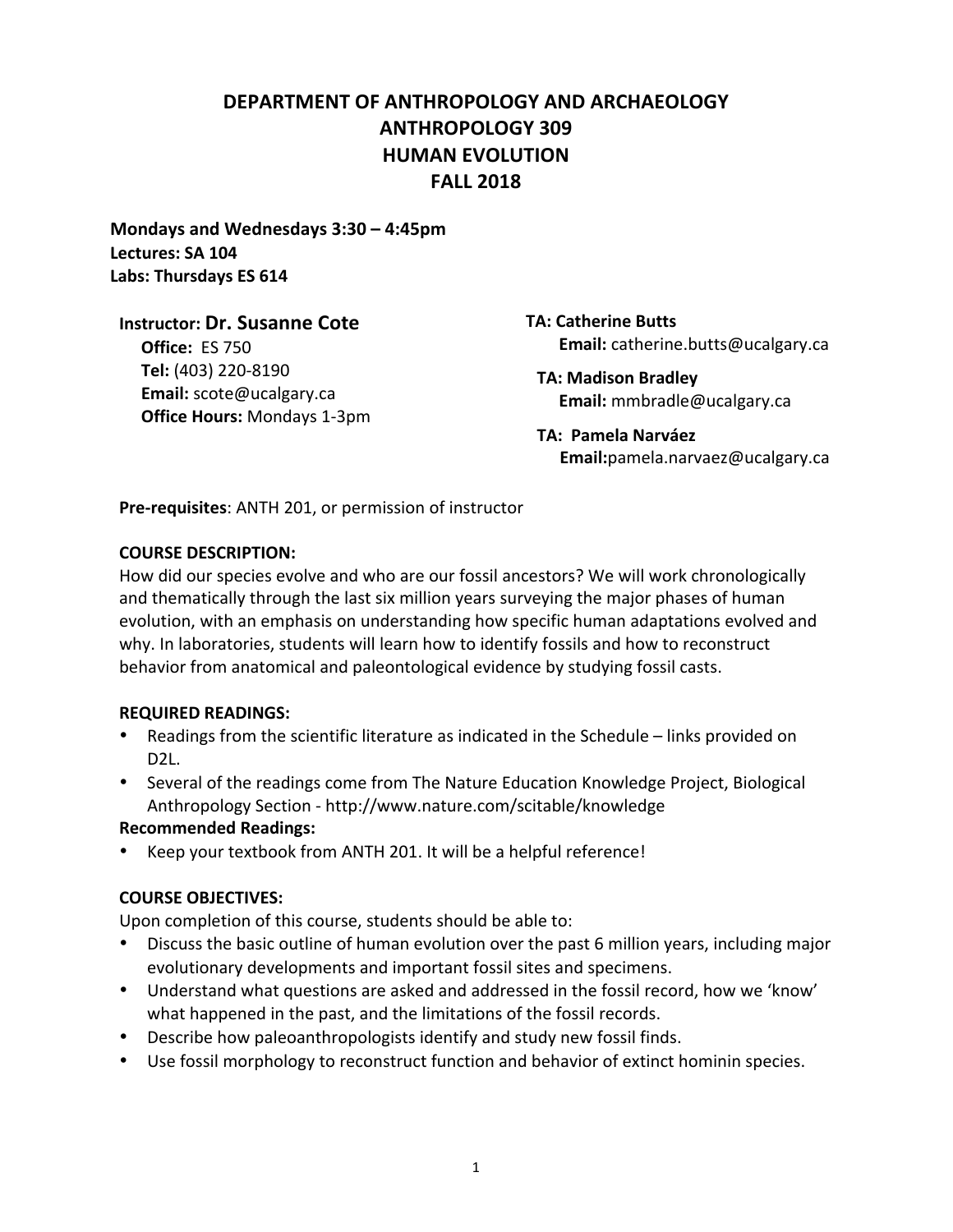#### **COURSE REQUIREMENTS AND GRADING:**

| Lab Assignments - 25% | Final Exam $-35%$ |
|-----------------------|-------------------|
| Midterm Exam – 30%    | Lab Exam $-10\%$  |

#### *Lab\$Assignments\$– 25%*

Please note that laboratory assignments are mandatory. Each of the eight assignments is equally weighted and will be worth  $\sim$ 3% of your final grade (25%/8 labs). The purpose of the labs is to give students the opportunity to examine fossils and fossil casts first hand and learn how paleontologists study fossil remains. All work needed to successfully complete the lab assignment will be done in class. YOU MUST PRINT THE WEEKLY LAB ASSIGNMENT FROM D2L AND BRING IT WITH YOU TO YOUR ASSIGNED LAB SECTION!

# *Mid-term Examination – 30% - October 24<sup>th</sup> in class*

This exam will cover lectures, laboratories, and readings assigned since the beginning of term through Week 6 of class (inclusive). The format will include a mixture of different types of short answer questions and medium answer questions.

### *Laboratory\$Examination\$– 10%\$3 December\$6th in\$your normal lab\$section*

The lab exam will take place during your last scheduled lab section (December  $6<sup>th</sup>$ ). The lab exam will consist of a set of 'stations', each with a short question to be answered. Students will work individually for the lab exam, rotating around to all of the stations on the exam. Each station will be timed. Students who have attended all labs and made sure that they understand **what they are seeing in lab** should do well.

# *Final\$Examination\$– 35%\$3 Registrar\$scheduled\$(December\$10 – 20th)*

The final examination will cover ALL lectures, laboratories, and assigned readings for the term. The format will be the same as the midterm examination and will include a mixture of different types of short answer questions and medium answer questions.

\*\*Please note that no extra credit or 'make up' work is available in this class\*\*

#### Department of Anthropology and Archaeology Grade Scheme:

| A+   | 94.9-100%  | 89.9-94.8% | А- | 84.9-89.8%      |
|------|------------|------------|----|-----------------|
| $B+$ | 79.9-84.8% | 74.9-79.8% | В- | 70.9-74.8%      |
| $C+$ | 66.9-70.8% | 62.9-66.8% | C- | 58.9-62.8%      |
| D+   | 54.9-58.8% | 49.9-54.8% | F. | 49.8% and below |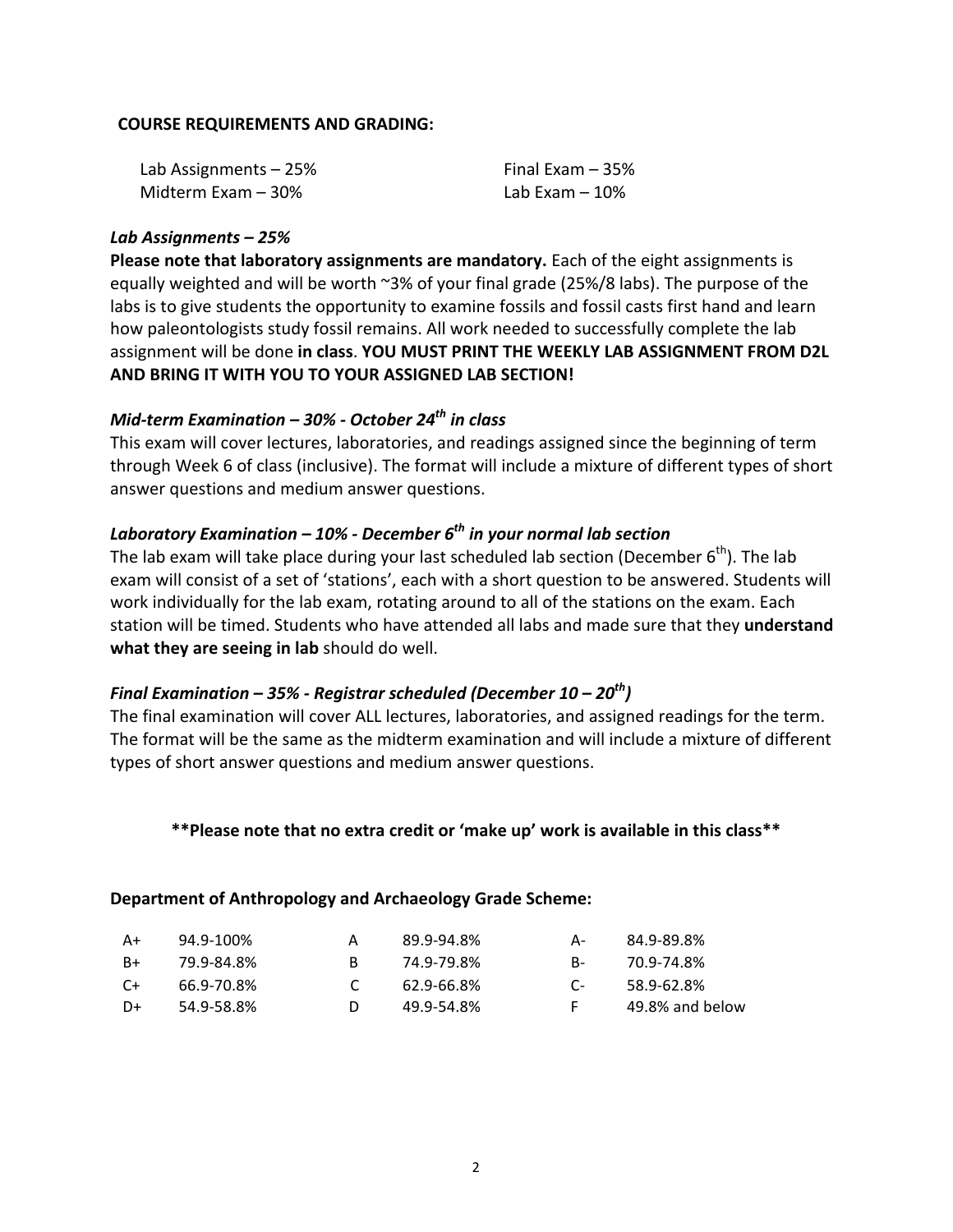### **COURSE POLICIES**

### *Classroom behavior and attendance:*

- The most important thing is to be respectful and supportive of other students. Please turn off your cell phone and any other electronic devices. You may use a laptop to take notes, but please sit in the back or along the sides so as to not disturb other students. Please only use your laptops to take notes, and remember that instructors can often tell when you are watching videos, scanning social media or news feeds, etc.
- It is in your own best interest to attend all classes. You are responsible for taking your own notes, or for obtaining notes from a classmate if you have to miss a class for unavoidable reasons.!
- Lecture slides will be posted AFTER class, not before. You should come to class prepared to take notes. Please note that reading the lectures slides alone will NOT be sufficient to get a good grade in this class. All material from lectures is testable, and lecture slides will not have everything you need to know.

### *Labs:*

- Most importantly, you must **DOWNLOAD AND PRINT THE WEEK'S LAB ASSIGNMENT FROM D2L** and bring it with you to class. Otherwise you won't be able to complete the assignment! You should also **bring a copy of your class notes** with you to lab.
- Students are encouraged to work in groups for the lab exercises and to seek help and advice from the TA as often as possible. You should **NOT be using electronic devices** at any time during laboratory sessions, so **do not try to look answers up online!**
- All work necessary to complete the lab exercises will be done IN CLASS. There will be no 'homework' from labs and you will submit your lab exercises at the end of class on the day of that lab.
- Labs are **MANDATORY** and may only be missed in the case of serious illness or personal emergency. You must contact your TA as soon as possible (preferably before class) if you need to miss a lab.
- You must always attend your assigned lab section.
- The **only** opportunity to make-up missed laboratory exercises will be at the end of term during Lab 9.

## *Exam and Grading Policies:*

- Missed exams automatically receive a score of zero. In the event of an emergency or illness, the Anthropology main office (403-220-6516) or the instructor MUST be notified BEFORE the exam if possible, and documentation (e.g. signed Physician's Statement) must be provided. Make up exams may be in any format (including oral examination); performance on makeup exams is often poorer.
- Exams grades will be posted on D2L as quickly as possible. Exams will not be returned to students. If you wish to see your exam, please come to office hours.
- If you have questions about the grading of your exam or assignment, please see Dr. Cote (exams) or the TA (labs) *in person* as soon as possible. After consultation with the teaching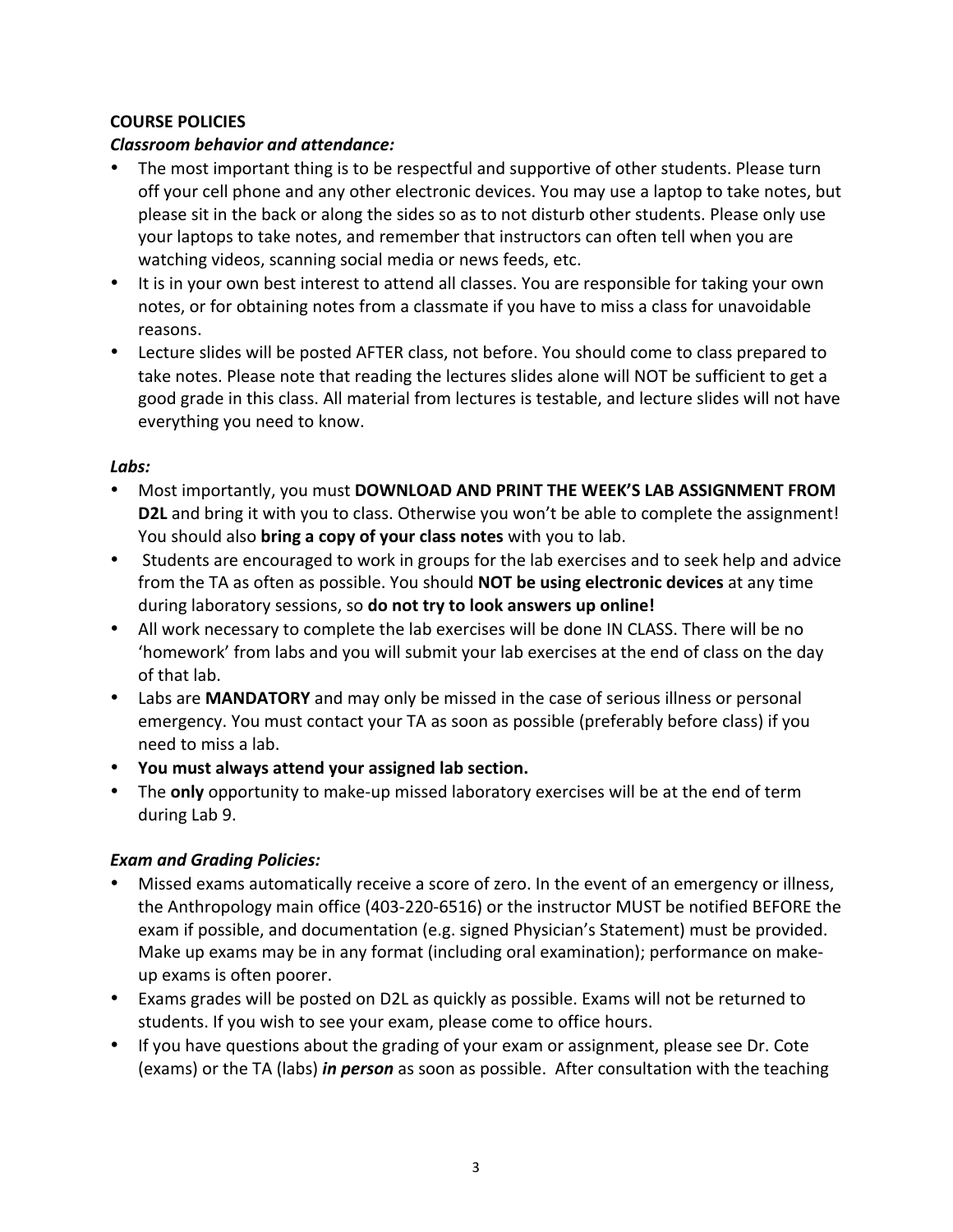staff, you may dispute a grade that you have received by submitting a written statement within two weeks of receiving the grade.

# *Communication\$Guidelines:*

- The best place to ask questions is IN CLASS or during office hours. Please take the opportunity to talk with the instructor and your TA whenever possible.
- Questions during lectures are welcome, so please just raise your hand. If something doesn't make sense to you, it probably didn't make sense to other students either!
- I always prefer to talk IN PERSON with students whenever possible. I will answer questions over email, however due to the volume of emails I receive I cannot commit to answering email questions immediately. It may take up to 2 business days (48 hours), so do not send questions last minute.
- I reserve the right to share questions and answers transmitted over email on D2L or in class if the answers are pertinent to everyone in the class. This saves time, and ensures that all students have access to the same information as they prepare for assignments and exams.
- Before emailing a question, please make sure that it hasn't already been addressed in the course outline, assignment handouts, or on D2L!

## **PLAGIARISM AND CHEATING**

Plagiarism: "to steal and pass off the ideas or words of another as one's own" (Webster's). Plagiarism will not be tolerated and will automatically result in a failing grade for the submission. Any student caught plagiarizing will also be subject to additional University sanctions. Students are expected to be familiar with the Department of Anthropology and Archaeology's policy on intellectual honesty

## **DEFERRED)EXAMS**

A student who is absent from a test for legitimate reasons must discuss an alternative course of action with the instructor. The instructor at their discretion may transfer the percentage weight for the test to the final examination, if there is a final examination in the course, set another test, etc. An instructor will normally make this decision on the basis of verbal information provided by the student. In the event that an instructor feels that they cannot judge the veracity of the information provided, Students must be aware that they are responsible for payment of any charge associated with the medical assessment and documentation as this service falls outside the realm of services provided by the Provincial Health Care Plan. Deferral of the final exam requires Registrar approval.

# **ACADEMIC)ACCOMMODATIONS**

# http://www.ucalgary.ca/access/accommodations/policy

Students needing an Accommodation because of a Disability or medical condition should communicate this need to Student Accessibility Services in accordance with the Procedure for Accommodations for Students with Disabilities. Students needing an Accommodation based on a Protected Ground other than Disability, should communicate this need, preferably in writing, to the instructor of this course.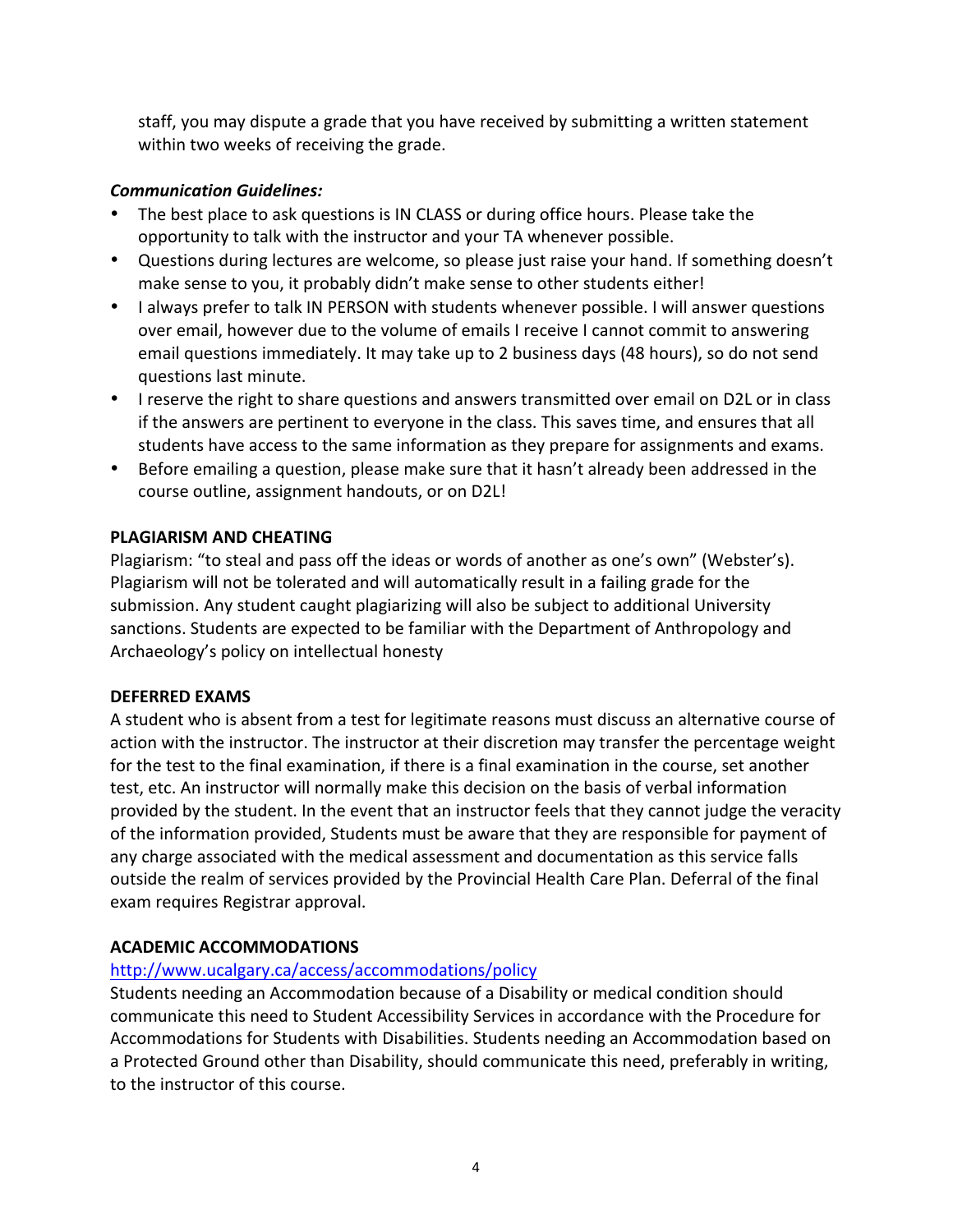### **ACADEMIC)INTEGRITY**

Academic integrity is essential to the pursuit of learning and scholarship in a university, and to ensuring that a degree from the University of Calgary is a strong signal of each student's individual academic achievements. As a result, the University treats cases of cheating and plagiarism very seriously. Non-academic integrity also constitutes an important component of this program.

For detailed information on what constitutes academic and non-academic misconduct, please refer to the following link: http://www.ucalgary.ca/pubs/calendar/current/k-2-1.html. All suspected cases of academic and non-academic misconduct will be investigated following procedures outlined in the University Calendar. If you have questions or concerns about what constitutes appropriate academic behavior or appropriate research and citation methods, you are expected to seek out additional information on academic integrity from your instructor or from other institutional resources.

Where there is a criminal act involved in plagiarism, cheating or other academic misconduct, e.g., theft (taking another student's paper from their possession, or from the possession of a faculty member without permission), breaking and entering (forcibly entering an office to gain access to papers, grades or records), forgery, personation and conspiracy (impersonating another student by agreement and writing their paper) and other such offences under the Criminal Code of Canada, the University may take legal advice on the appropriate response and, where appropriate, refer the matter to the police, in addition to or in substitution for any action taken under these regulations by the University

## **TEACHING EVALUATIONS / USRIS (Universal Student Ratings of Instruction)**

At the University of Calgary, feedback provided by students through the Universal Student Ratings of Instruction (USRI) survey provides valuable information to help with evaluating instruction, enhancing learning and teaching, and selecting courses. Your responses make a difference, please participate! Website: http://www.ucalgary.ca/usri/

#### **Writing Across the Curriculum**

Writing skills are not exclusive to English courses and, in fact, should cross all disciplines. The University supports the belief that throughout their University careers, students should be taught how to write well so that when they graduate their writing abilities will be far above the minimal standards required at entrance. Consistent with this belief, students are expected to do a substantial amount of writing in their University courses and, where appropriate, members of faculty can and should use writing and the grading thereof as a factor in the evaluation of student work. The services provided by the Writing Support, part of the Student Success Centre, can be utilized by all undergraduate and graduate students who feel they require further assistance

**Emergency Evacuation Assembly Points:** In the event of an emergency that requires evacuation, please refer to the following link to become familiar with the assembly points for the class: http://www.ucalgary.ca/emergencyplan/assemblypoints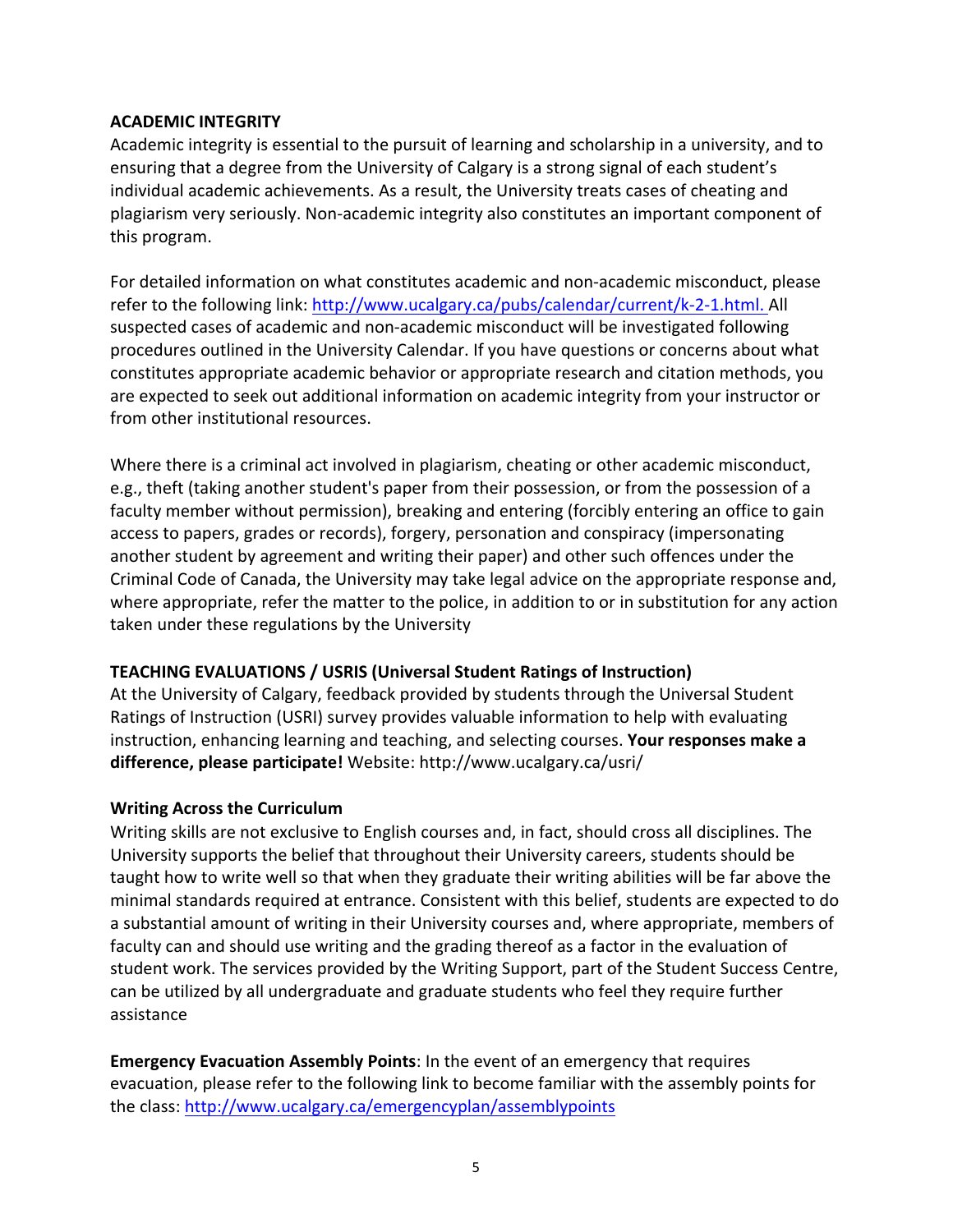## Freedom of Information and Protection of Privacy Act: Freedom of Information and Protection **of Privacy Act**

The University of Calgary is committed to protecting the privacy of individuals who work and study at the University or who otherwise interact with the University in accordance with the standards set out in the Freedom of Information and Protection of Privacy Act. Please refer to the following link for detailed information: http://www.ucalgary.ca/legalservices/foip The Department of Anthropology and Archaeology's FOIP (Freedom of Information and Privacy) policy requires all reports/examinations to be returned to students during class time or the instructor's office hours. Any term work not picked up will be placed in the Anthropology and Archaeology Office (ES620) for distribution. Any student not wishing to have their work placed in the office must make alternative arrangements with the course instructor early in the term.

Safewalk Information: Campus Security, in partnership with the Students' Union, provides the Safewalk service, 24 hours a day to any location on Campus including the LRT, parking lots, bus zones and University residences. Contact Campus Security at (403) 220-5333 or use a help phone, and Safewalkers or a Campus Security Officer will accompany you to your campus destination.

**Faculty of Arts Program Advising and Student Information Resources:** Have a question, but not sure where to start? The Faculty of Arts Students' Centre is the overall headquarters for undergraduate programs in the Faculty of Arts. The key objective of this office is to connect students with whatever academic assistance that they require.

In addition to housing the Associate Dean, Undergraduate Programs and Student Affairs and the Associate Dean for Teaching and Learning, the Arts Students' Centre is the specific home for:

- program advising
- the Faculty's Co-operative Education Program
- the Arts and Science Honours Academy
- the Faculty's Interdisciplinary Programs
- a Student Help Desk

Location: Social Sciences Room 102 Phone: 403.220.3580 Email: ascarts@ucalgary.ca Website: arts.ucalgary.ca/undergraduate/

For registration (add/drop/swap), paying fees and assistance with your Student Centre, contact Enrolment Services at (403) 210-ROCK [7625] or visit them at the MacKimmie Library Block.

Contacts for Students Union Representatives for the Faculty of Arts: arts1@su.ucalgary.ca arts2@su.ucalgary.ca arts3@su.ucalgary.ca arts4@su.ucalgary.ca

**Ombudsman's office:** http://www.ucalgary.ca/ombuds/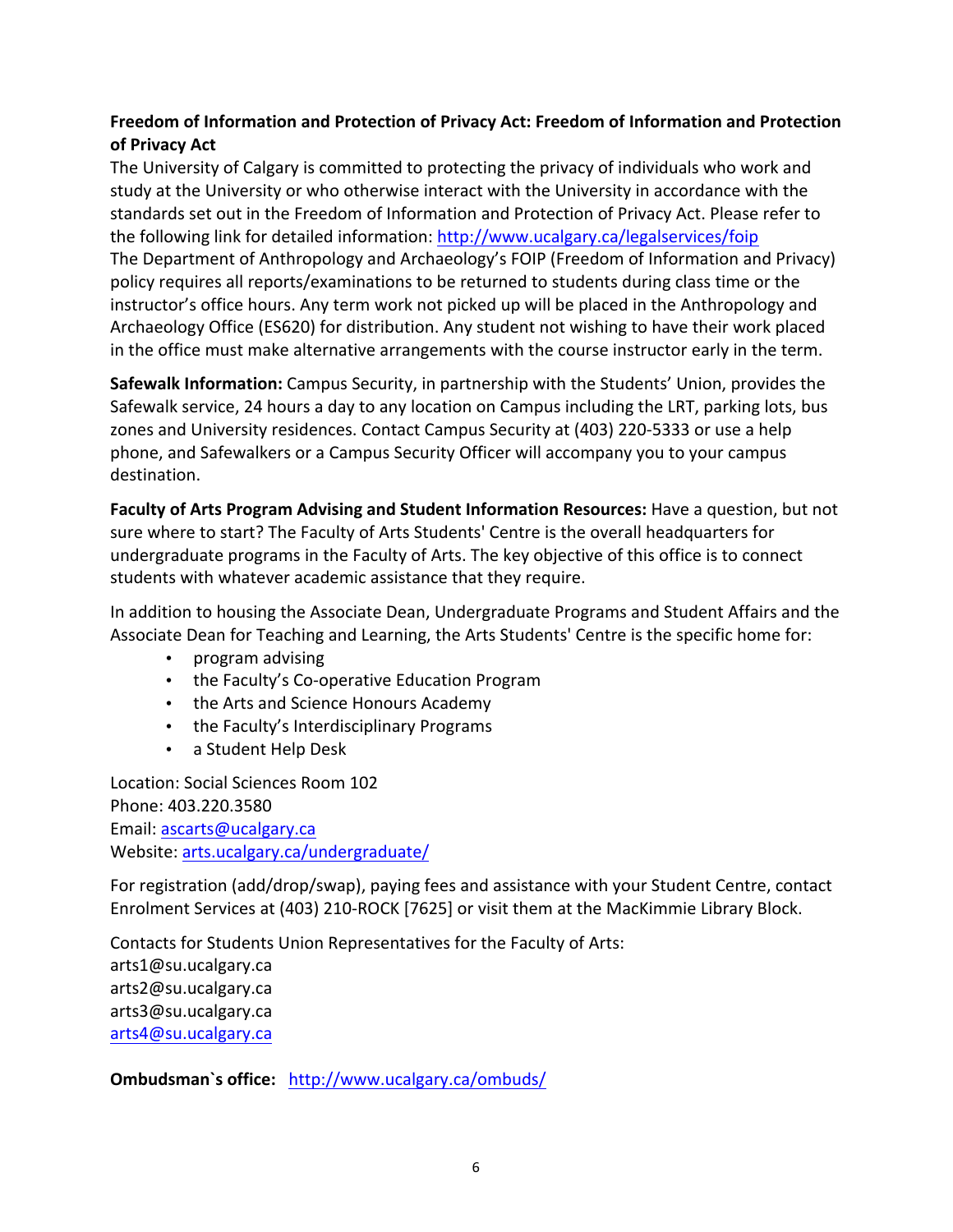## **CLASS SCHEDULE:**

# \*\*Lecture topics and readings **will** be adjusted throughout the semester!

| <b>Date</b>       | <b>Topic</b>                                                | <b>Readings</b>                    |  |  |
|-------------------|-------------------------------------------------------------|------------------------------------|--|--|
|                   | Week 1                                                      |                                    |  |  |
| September 10      | Course Introduction; Human Origins                          |                                    |  |  |
| September 12      | <b>History of Discovery</b>                                 |                                    |  |  |
| <b>No Lab</b>     | <b>No Labs in Week One</b>                                  |                                    |  |  |
|                   | Week 2                                                      |                                    |  |  |
| September 17      | How do we know what we know about human evolution?          | Peppe and Deino, 2013 (N.Ed)       |  |  |
| September 19      | Last Common Ancestor - History and Expectations             | Kivell and Schmidt 2009**          |  |  |
| Lab $1 -$ Sept 20 | <b>Basic Human Anatomy</b>                                  |                                    |  |  |
| Week 3            |                                                             |                                    |  |  |
| September 24      | Bipedalism                                                  |                                    |  |  |
| September 26      | Early hominins - Basic Info and Morphology                  | Su 2013 (N.Ed)                     |  |  |
| Lab $2 -$ Sept 27 | <b>Earliest Hominins</b>                                    |                                    |  |  |
|                   | Week 4                                                      |                                    |  |  |
| October 1         | Early hominins - Interpretations                            | Gibbons 2009**                     |  |  |
| October 3         | Gracile australopithecines - East Africa                    | Schrein 2016 (N. Ed); Spoor 2015** |  |  |
| Lab $3 - Oct 4$   | Lucy                                                        |                                    |  |  |
|                   | Week 5                                                      |                                    |  |  |
| October 8         | <b>NO CLASS - THANKSGIVING</b>                              |                                    |  |  |
| October 10        | Australopithecus - South Africa                             | Ward and Hammond 2016 (N.Ed)       |  |  |
| Lab $4 - Oct$ 11  | <b>Gracile Australopithecines</b>                           |                                    |  |  |
|                   | Week 6                                                      |                                    |  |  |
| October 15        | Paranthropus                                                | Constantino 2013 (N.Ed)            |  |  |
| October 17        | Australopithecines - paleoecology and dietary adaptations - |                                    |  |  |
|                   | <b>Guest Lecture</b>                                        |                                    |  |  |
| Lab $5 - Oct$ 18  | <b>Robust Australopithecines (Paranthropus)</b>             |                                    |  |  |
|                   | Week 7                                                      |                                    |  |  |